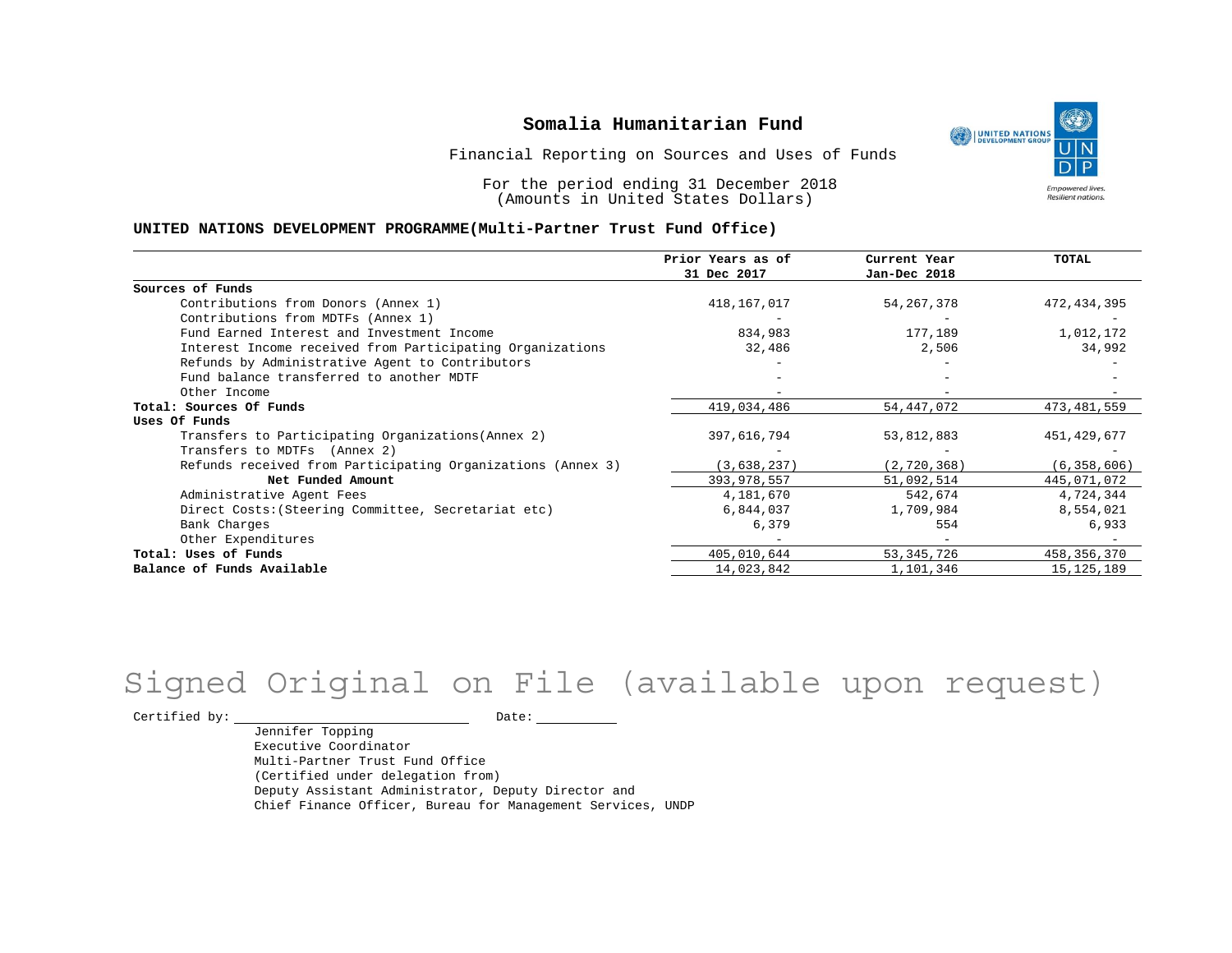

Financial Reporting on Sources and Uses of Funds

For the period ending 31 December 2018 (Amounts in United States Dollars)

### **UNITED NATIONS DEVELOPMENT PROGRAMME(Multi-Partner Trust Fund Office)**

#### **Annex - 1: Contributions**

|                                | Prior Years as of | Current Year | <b>TOTAL</b>  |
|--------------------------------|-------------------|--------------|---------------|
|                                | 31 Dec 2017       | Jan-Dec 2018 |               |
| From Contributors              |                   |              |               |
| ARAB GULF PROGRAMME FOR UN DEV | 25,000            |              | 25,000        |
| African Union                  | 2,000,000         |              | 2,000,000     |
| Australian Agency for Int'l De | 15,942,500        |              | 15,942,500    |
| DEPARTMENT FOR INT'L DEVELOPME | 121,595,523       | 6,441,980    | 128,037,503   |
| GOVERNMENT OF AUSTRALIA        | 16,826,348        | 3,026,540    | 19,852,888    |
| GOVERNMENT OF AZERBAIJAN       | 112,500           |              | 112,500       |
| GOVERNMENT OF CANADA           | 857,327           | 1,566,969    | 2,424,296     |
| GOVERNMENT OF DENMARK          | 46, 912, 414      | 4,120,042    | 51,032,456    |
| GOVERNMENT OF FINLAND          | 15, 174, 600      |              | 15,174,600    |
| GOVERNMENT OF GERMANY          | 21,675,285        | 13,635,600   | 35, 310, 885  |
| GOVERNMENT OF GUYANA           | 75,000            |              | 75,000        |
| GOVERNMENT OF IRELAND          |                   | 3,635,376    | 3,635,376     |
| GOVERNMENT OF ITALY            | 2,618,000         |              | 2,618,000     |
| GOVERNMENT OF NETHERLANDS      | 45,618,357        | 4,697,600    | 50, 315, 957  |
| GOVERNMENT OF NORWAY           | 25, 331, 059      | 5,230,848    | 30,561,907    |
| GOVERNMENT OF POLAND           | 297,921           |              | 297,921       |
| GOVERNMENT OF REPUBLIC OF KORE | 300,000           | 500,000      | 800,000       |
| GOVERNMENT OF SRI LANKA        | 1,250             |              | 1,250         |
| GOVERNMENT OF SWITZERLAND      | 2,773,232         | 1,529,473    | 4,302,705     |
| IRISH AID                      | 27, 357, 512      |              | 27, 357, 512  |
| PRIVATE SECTOR                 | 10,000            |              | 10,000        |
| SWEDISH INT'L DEVELOPMENT COOP | 61, 125, 672      | 9,782,791    | 70,908,464    |
| SWISS AGY FOR DEVELOPMENT & CO | 11,537,517        |              | 11,537,517    |
| UN Foundtn/UN Partn shp Office |                   | 100,159      | 100,159       |
| Dotal: Contributions           | 418.167.017       | 54, 267, 378 | 472, 434, 395 |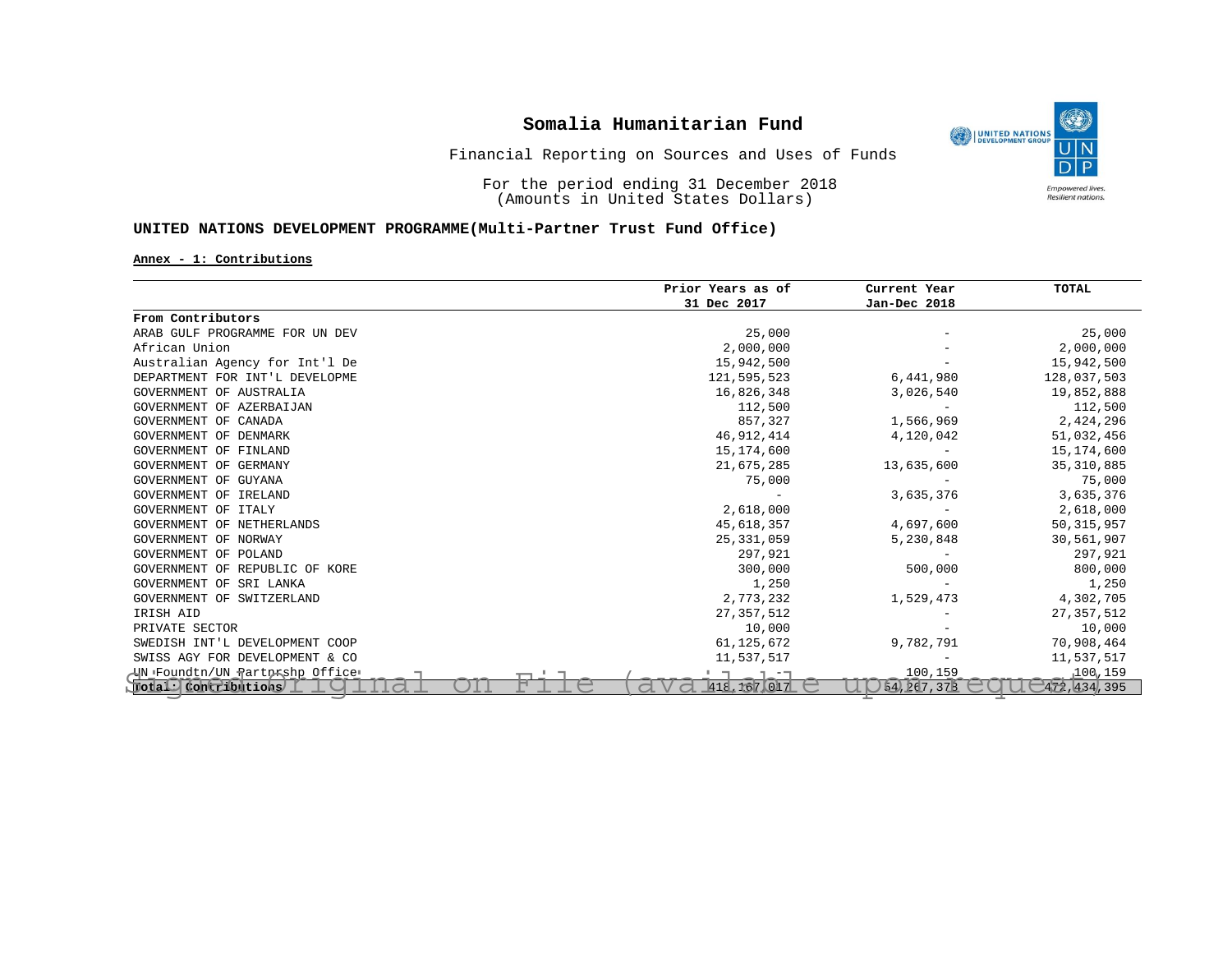

Financial Reporting on Sources and Uses of Funds

For the period ending 31 December 2018 (Amounts in United States Dollars)

### **UNITED NATIONS DEVELOPMENT PROGRAMME(Multi-Partner Trust Fund Office)**

**Annex - 2: Transfers**

|                                | Prior Years as of | Current Year             | TOTAL         |
|--------------------------------|-------------------|--------------------------|---------------|
|                                | 31 Dec 2017       | Jan-Dec 2018             |               |
| To Participating Organizations |                   |                          |               |
| FAO                            | 19,040,902        | $\overline{\phantom{a}}$ | 19,040,902    |
| IOM                            | 6,243,082         | $\overline{\phantom{a}}$ | 6,243,082     |
| NGO/OCHA                       | 275,800,863       | 52,324,183               | 328, 125, 046 |
| OCHA                           | 9,467,326         | 2,388,396                | 11,855,722    |
| UNDP                           | 5,007,463         | $\overline{\phantom{a}}$ | 5,007,463     |
| UNFPA                          | 5,100,583         | $\qquad \qquad -$        | 5,100,583     |
| UNHABITAT                      | 854,224           | $\overline{\phantom{m}}$ | 854,224       |
| UNHCR                          | 8,218,911         | $\overline{\phantom{m}}$ | 8,218,911     |
| UNICEF                         | 31, 429, 281      | $\qquad \qquad -$        | 31,429,281    |
| UNOPS                          | 2,985,573         | $\overline{\phantom{a}}$ | 2,985,573     |
| WFP                            | 30, 273, 640      | 1,100,000                | 31, 373, 640  |
| WHO                            | 11,787,253        | $\overline{\phantom{0}}$ | 11,787,253    |
| Total Transfers                | 406, 209, 101     | 55,812,579               | 462,021,680   |

# Signed Original on File (available upon request)